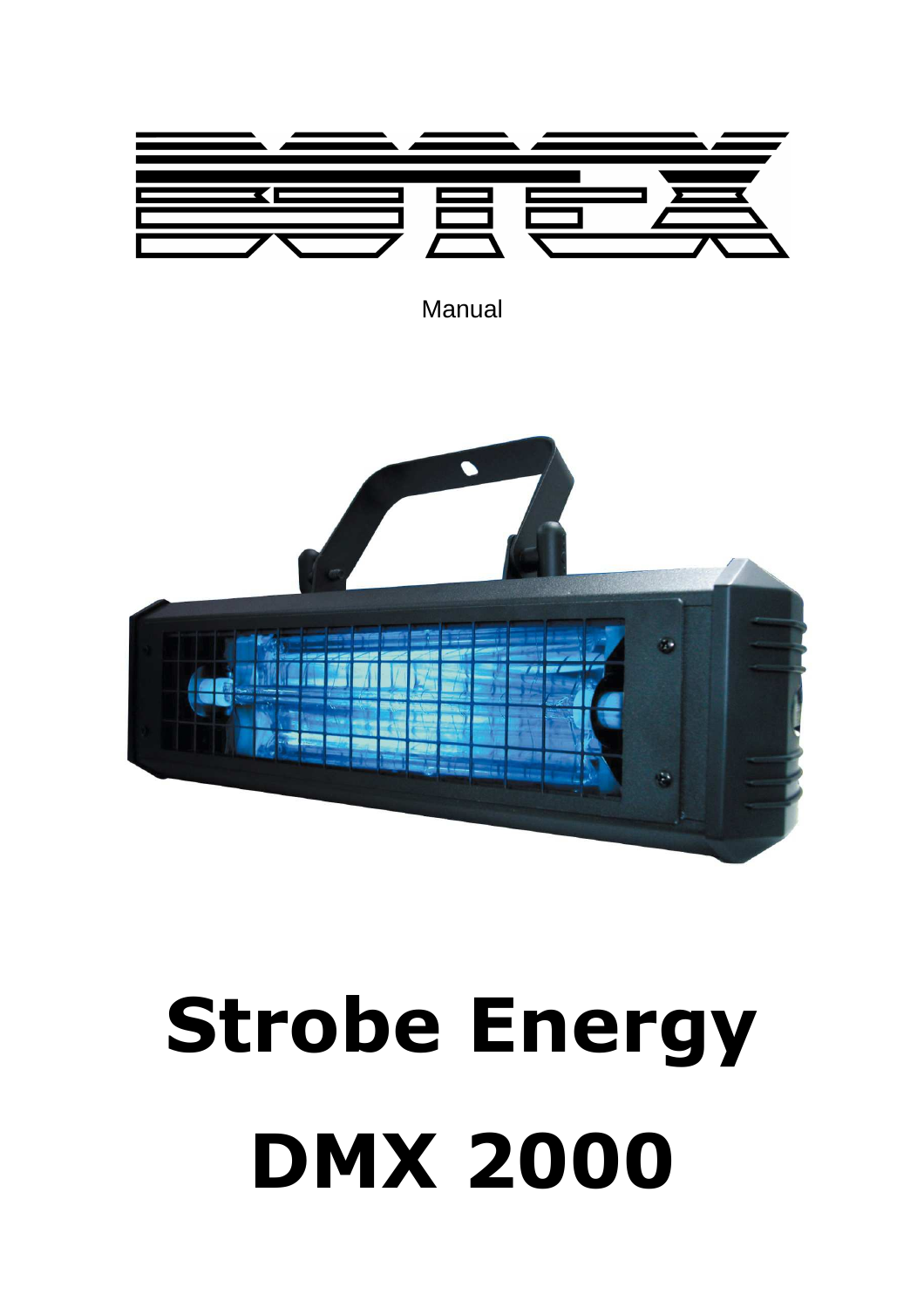

# **Table of Content**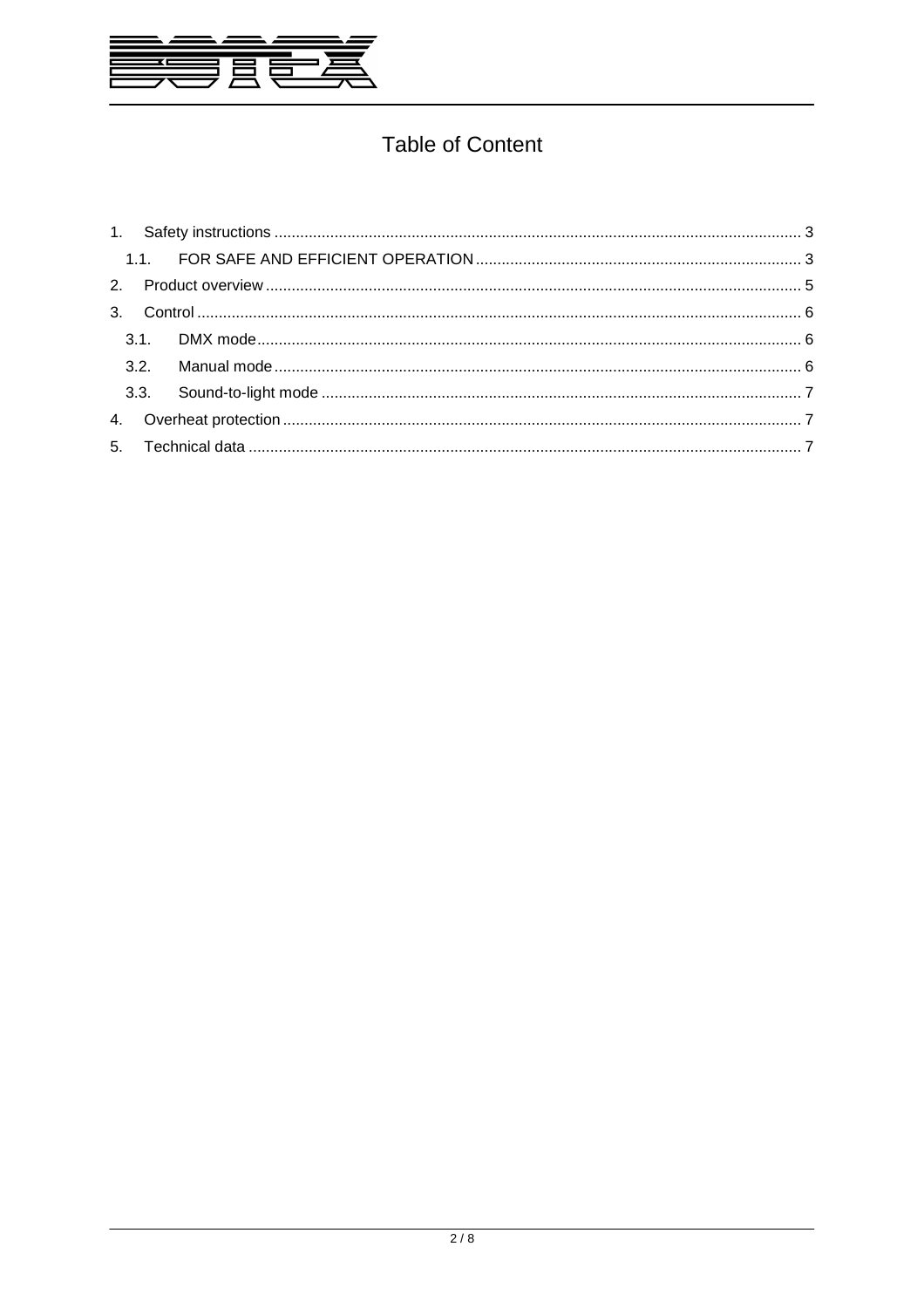

## **1. Safety instructions**

- This device is suitable for indoor use (not outdoors) only.
- All modifications to the device will void the warranty.
- Repairs are to carry out by skilled personnel only.



- Use only fuses of the same type and original parts as spare parts.
- Protect the unit from rain and humidity to avoid fire and electric shocks.
- Make sure to unplug the power supply before opening the housing.

## **1.1. FOR SAFE AND EFFICIENT OPERATION**

#### **Be careful with heat and extreme temperature**

Avoid exposing it to direct rays of the sun or near a heating appliance. Not put it in a temperature bellow 32°F /0°C, or exceeding 104°F /40°C.

#### **Keep away from humidity, water and dust**

Do not place the set in a location with high humidity or lots of dust. Containers with water should not be placed on the set.

#### **To avoid placing on un-stable location**

Select a level and stable location to avoid vibration.

#### **Do not use chemicals or volatile liquids for cleaning**

Use a clean dry cloth to wipe off the dust, or a wet soft cloth for stubborn dirt.

#### **If out of work, contact sales agency immediately**

Any troubles arose, remove the power plug soon, and contact with an engineer for repairing, do not open the cabinet by yourself, it might result a danger of electric shock.

#### **Take care with the power cable**

Never pull the power cable to remove the plug from the receptacle, be sure to hold the plug. When not using the device for an extended period of time, be sure to disconnect the plug from the receptacle.

#### **Risk of Health!**

The device causes (UV) radiation. Therefore, keep a safe distance (at least 1.5m) to people and objects.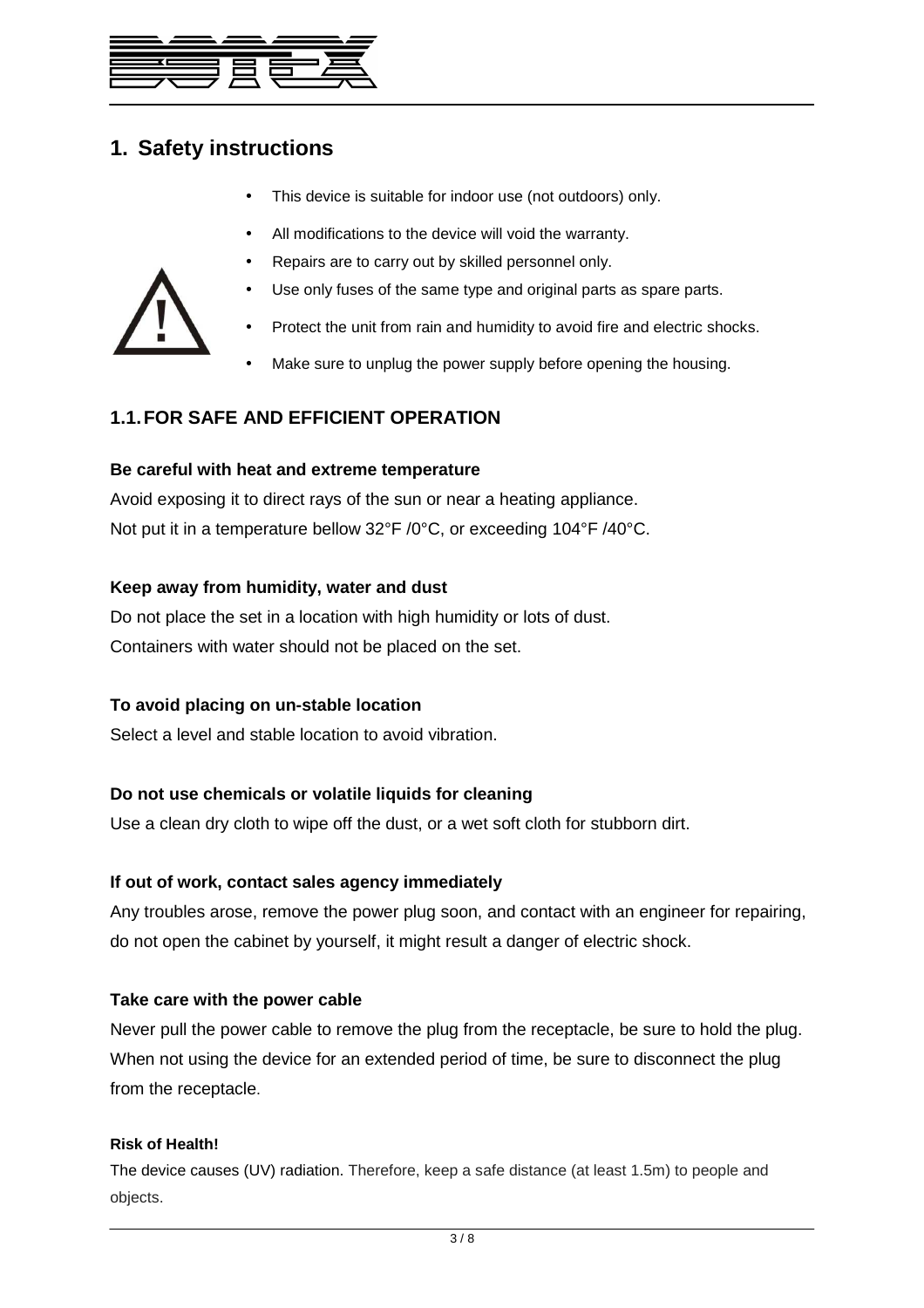

By fast flashing, the risk of an epileptic seizure increases. Therefore do not install it in danger zones (such as stairs, exit routes ...). Point out the visitors before operating on the use of a strobe. Avoid prolonged flash sequences.

**Important: Damages caused by the disregard of this user manual are not subject to warranty. The dealer will not accept liability for any resulting defects or problems. Make sure the electrical connection is carried out by qualified personnel. All electrical and mechanical connections have to be carried out according to the European safety standards.**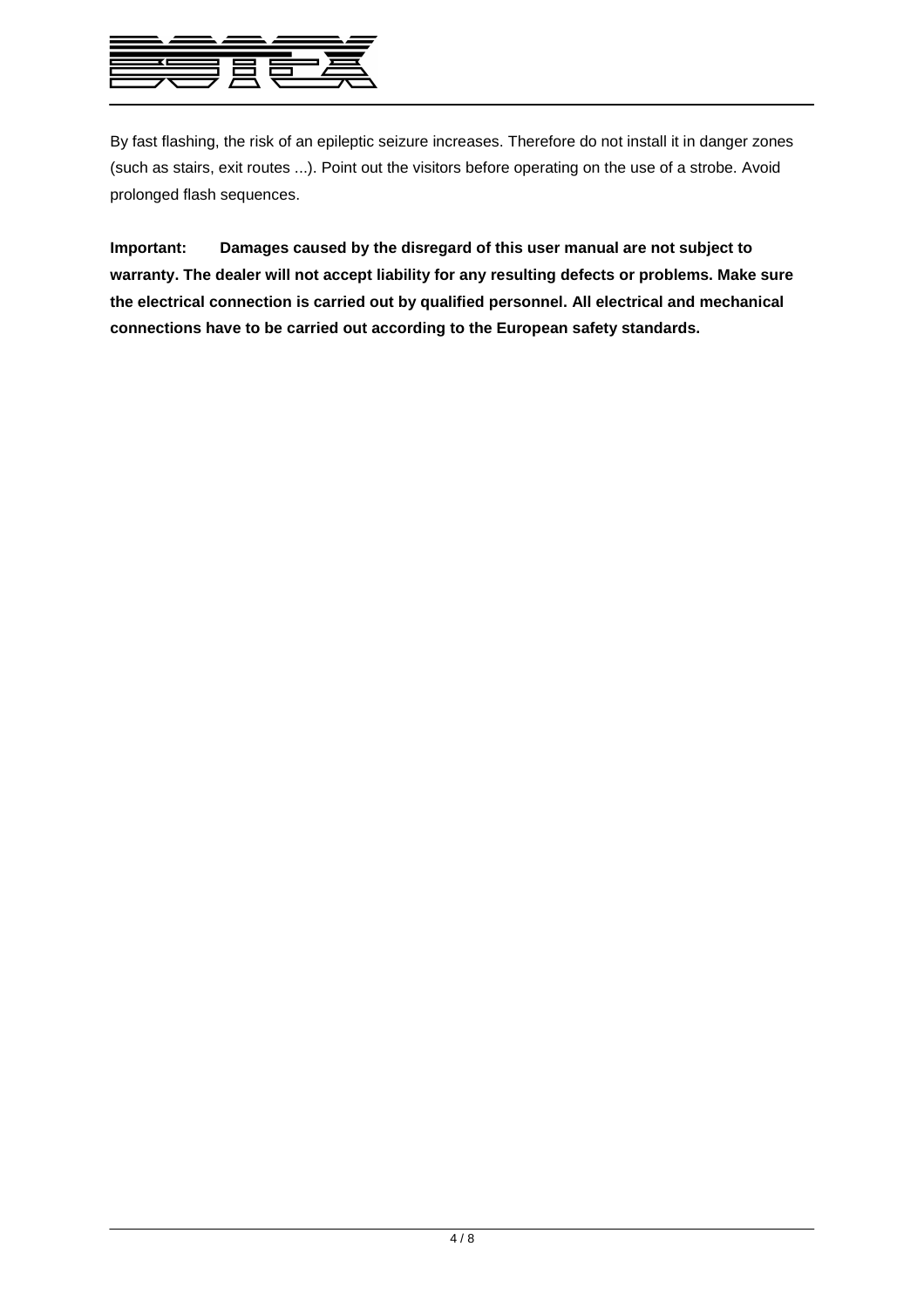

# **2. Product overview**



- 1. Adjustable hanging bracket
- 2. Fastening screw
- 3. Power LED
- 4. DMX Out
- 5. Fuse
- 6. Power input
- 7. Dimmer
- 8. Speed
- 9. Dip-Switches 1-10
- 10. DMX LED
- 11. DMX In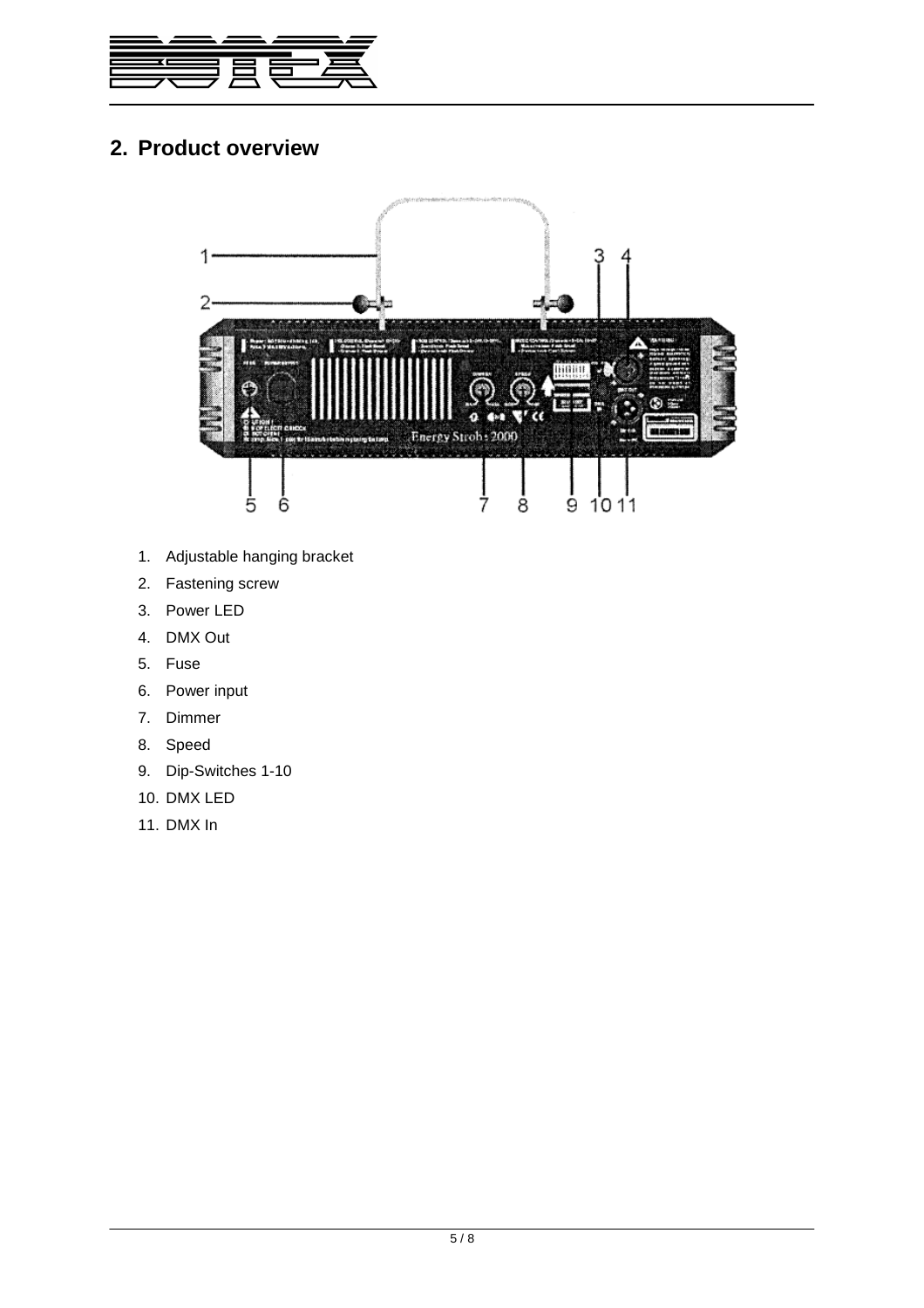

# **3. Control**



## **3.1. DMX mode**

To get into the DMX, you have to set the Dip-Switch 10 to "On".



- With the help of the Dip-Switches 1-9 you can set the required DMX address. The active Dip-Switches amount to the DMX address.
- In the DMX mode the channels are as follows:

| Speed |
|-------|
|       |

- Channel 2 Dimmer
- The DMX LED will begin to flash when there a DMX input signal.

## **3.2. Manual mode**

To get into the DMX, you have to set the Dip-Switch 9 and 10 to "Off".



• Speed and dimmer are set with the help of the rotaries on the backside of the device.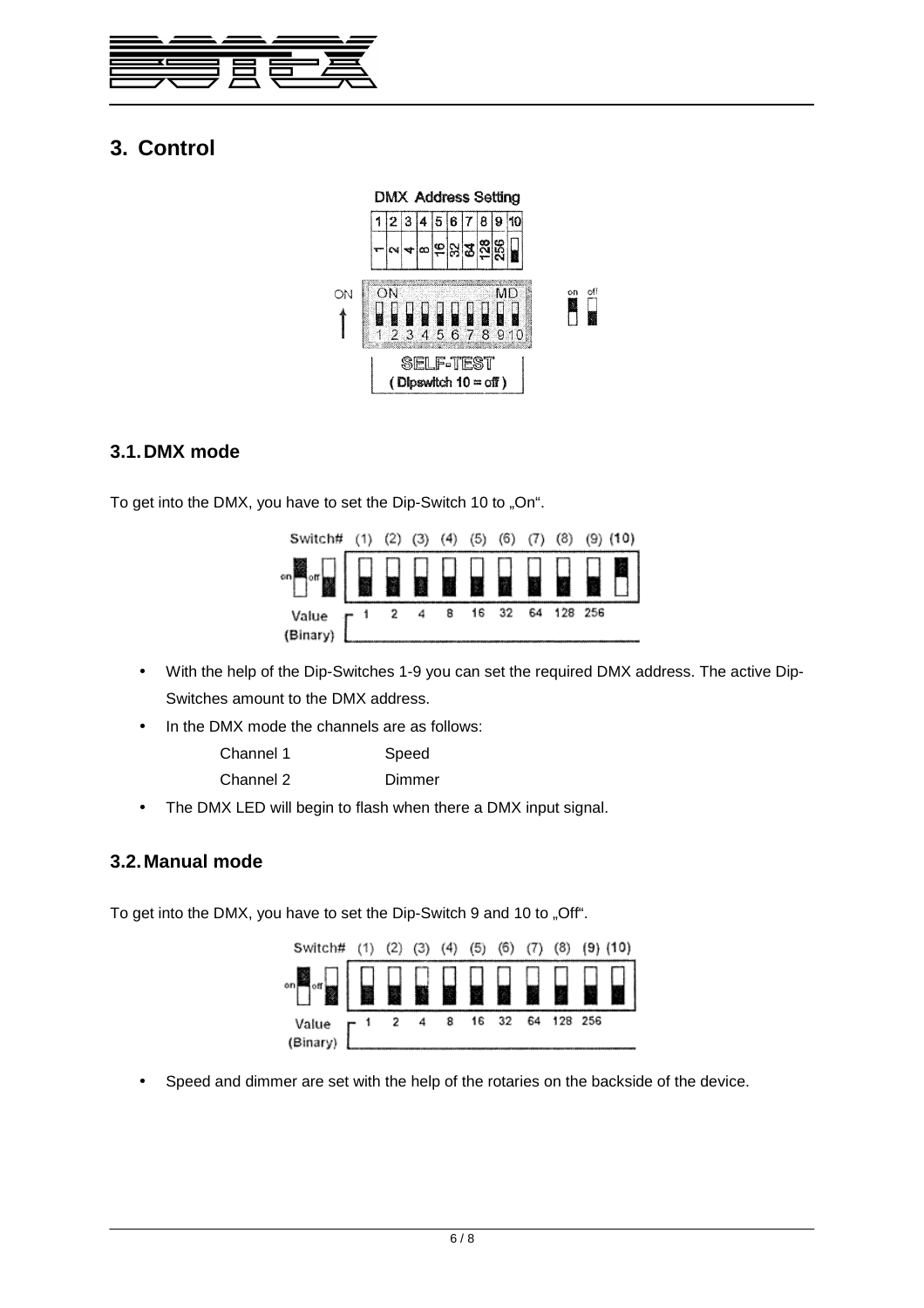

## **3.3. Sound-to-light mode**

To get into the DMX, you have to set the Dip-Switch 9 to "On" and the Dip-Switch 10 to "Off".



• The speed is controlled by the bass music effect and the dimmer with the help of the rotary on the backside of the device.

## **4. Overheat protection**

The internal micro processor will automatically limit the flash dimmer level when the lamp flashes for a long period of time. The lamp can flash continuously for about 5 minutes when in the highest flash speed level and in the maximum flash dimmer level. After that the flash dimmer will gradually decrease to the level of 50%.

When the inside thermostat's temperature exceeds 100°C the lamp will automatically switched off.

## **5. Technical data**

| <b>Power supply</b>    |                      |  |  |  |
|------------------------|----------------------|--|--|--|
| Voltage                | 120-230V AC, 50/60Hz |  |  |  |
| Power consumption max. | 800W                 |  |  |  |
| <b>Connections</b>     |                      |  |  |  |
| XLR in/out             | XLR 3pin             |  |  |  |
| <b>Control</b>         |                      |  |  |  |
| Sound-to-light         | <b>Yes</b>           |  |  |  |
| <b>DMX512</b>          | 2 channels           |  |  |  |
| <b>Hardware</b>        |                      |  |  |  |
| Protection class       | <b>IP20</b>          |  |  |  |
| <b>Skill</b>           | Indoor               |  |  |  |
| Dimensions (LxBxH)     | 400x85x150mm         |  |  |  |
| Weight                 | 2,15kg               |  |  |  |